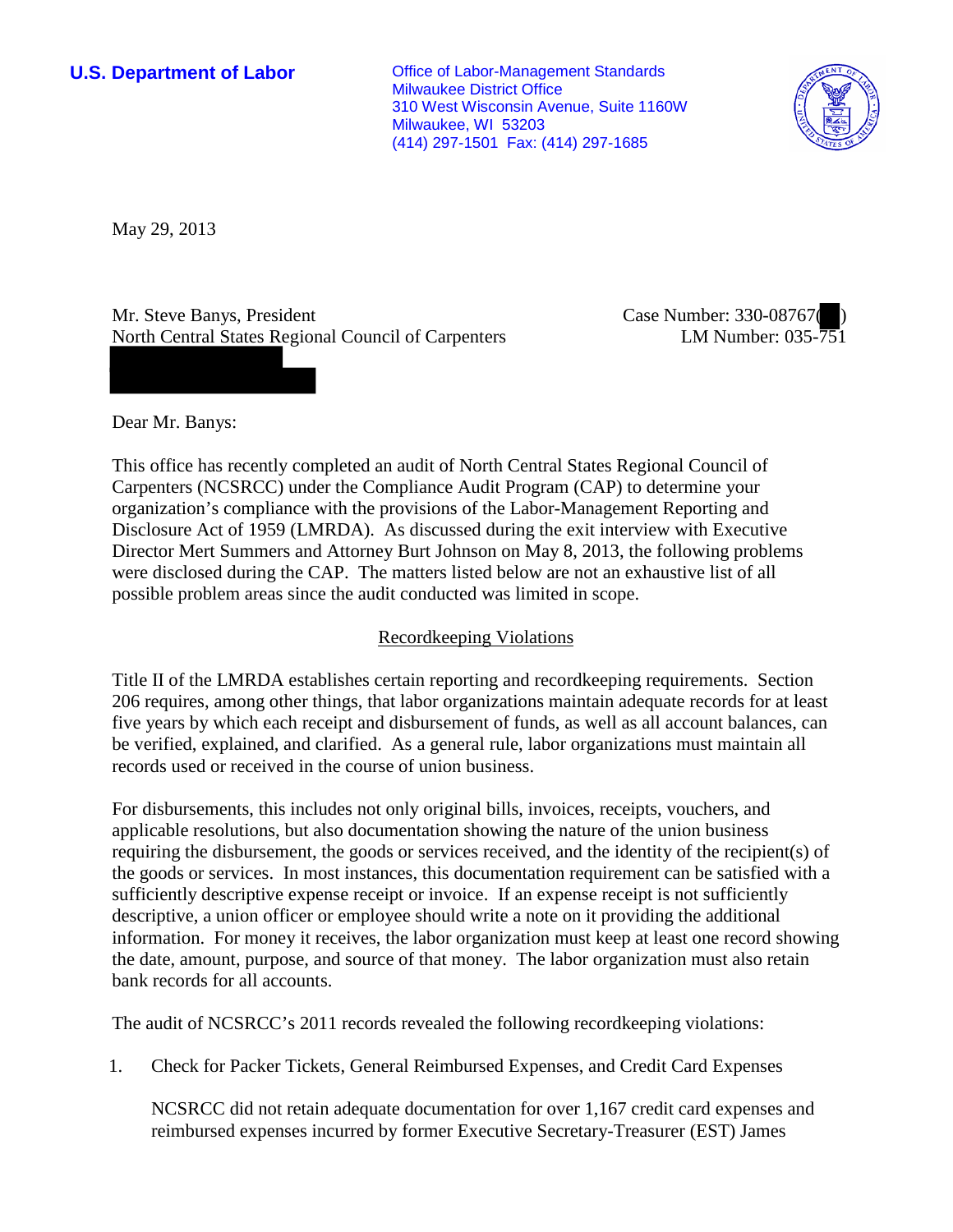Moore, former Executive Director , EST John Raines, Mr. Summers, Mr. Johnson, former Director of Organizing former Assistants to the EST and Trustees Gary Hawley and Patrick Rodriquez, and current/former Business Representatives Toby Biegel, Thomas Tinglov, Joel Laskey, Ronald Hanko, and Scott Le Captain totaling at least \$85,500. For example, a review of the local's credit card records show that Mr. James Moore, Mr. Biegel, Mr. Wigman, and Mr. Clark charged \$43,982 in meal expenses to the union credit cards assigned to them; however, Mr. James Moore, Mr. Biegel, Mr. and Mr. Clark did not retained itemized receipts for 434 meal expenses totaling \$30,960.

As another example, NCSRCC did not retain adequate documentation for check for \$2,628.00 to HJ Martin & Sons on August 31, 2010 for what was identified as tickets to the Green Bay Packers in an email from former Executive Assistant to Bookkeeper Kae Kolb. No other supporting documentation was retained for this disbursement, and no supporting documentation was retained that identified the union business purpose of the disbursement or that showed whether the tickets were used by union personnel or were sold or given away.

During the exit interview, Mr. Summers and Mr. Johnson stated that NCSRCC employees have been told quarterly within the last year that it is NCSRCC's policy to keep any itemized receipts provided by restaurants. They stated that they have advised employees to "grab" the itemized receipts when they are readily available. However, Mr. Summers stated that he does not expect employees to "wait around" for an itemized receipt or to ask for an itemized receipt if it is not provided by a restaurant. Mr. Summers and Mr. Johnson expressed concern about union staff time required to wait for an itemized meal receipt and expressed concern that such receipts are typically only provided by restaurants upon request. Further, Mr. Summers estimated that council employees would have spent 220 hours (assuming a ten minute wait per receipt) trying to obtain the missing itemized receipts from the audit year had they requested them at the time the expenses were incurred.

As noted above, labor organizations must retain original receipts, bills, and vouchers for all disbursements. In the case of meal expenses, records retained must include written explanations of the union business conducted and the full names and titles of all persons who incurred the restaurant charges. Also, the records retained must identify the names of the restaurants where the officers or employees incurred meal expenses, and itemized receipts must be retained to determine if such disbursements are for union business purposes and to sufficiently fulfill the recordkeeping requirement of LMRDA Section 206. The president and treasurer (or corresponding principal officers), who are required to sign your union's LM report, are responsible for properly maintaining union records.

## 2. Union Owned Vehicles

NCSRCC did not maintain records necessary to verify the accuracy of the information reported in Schedules 11 (All Officers and Disbursements to Officers) and 12 (Disbursements to Employees) of the Labor Organization Annual Report (Form LM-2).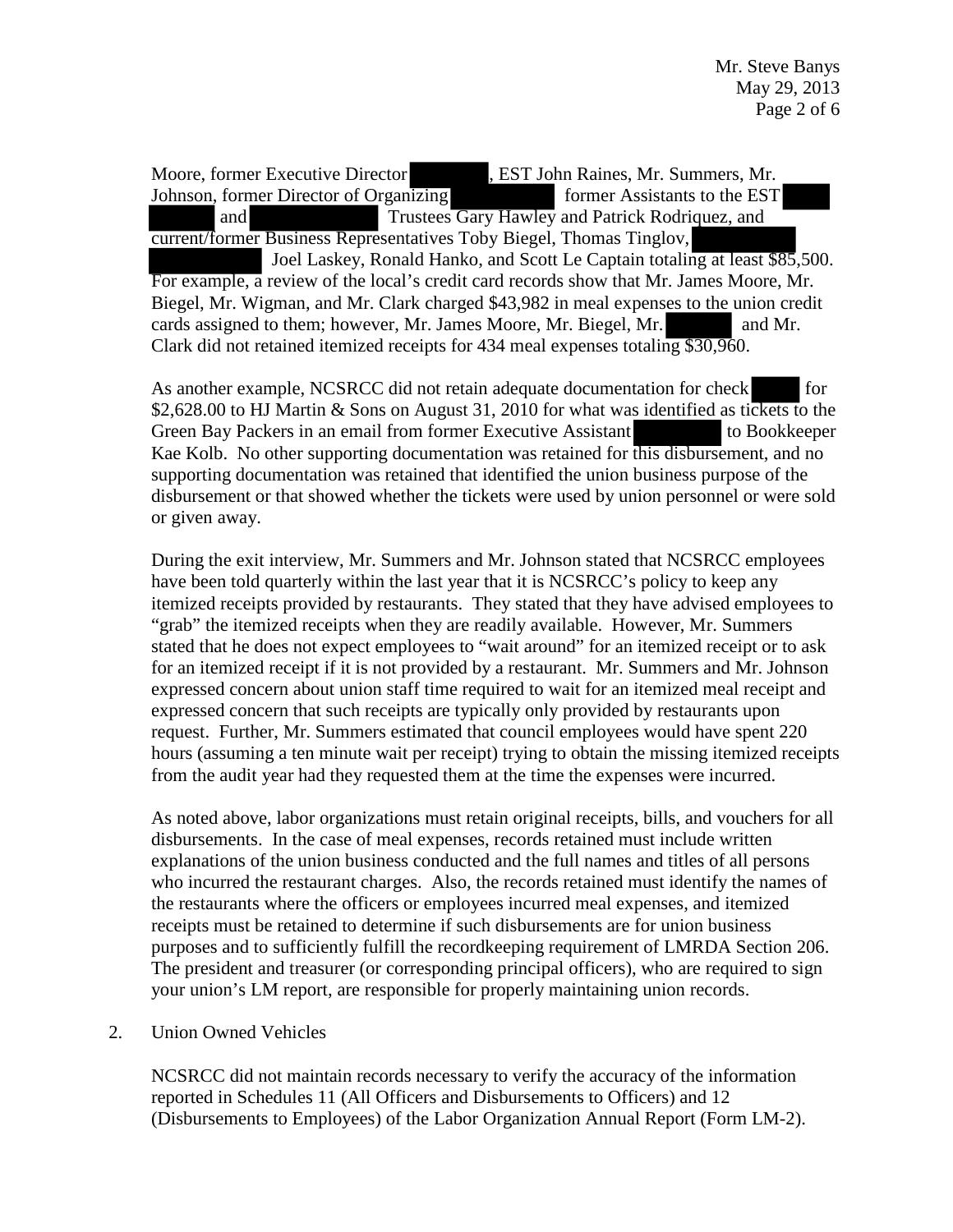The NCSRCC owned at least 73 vehicles that were assigned to union personnel during 2011. A review of the mileage logs for NCSRCC's vehicles revealed that mileage logs or similar records were not maintained for 21 of the 73 vehicles. Specifically, NCSRCC did not provide mileage logs for vehicles assigned to Mr. James Moore, Mr. Clark, Mr. Raines, Mr. Mr. Johnson, Mr. Biegel, Mr. Smith, Mr. Tinglov, and 13 additional business representatives from the audit year.

During the course of the audit, Mr. Johnson stated that he believed that mileage logs were maintained for all of the vehicles. NCSRCC policies allow personnel to use union vehicles for personal use. Mr. Johnson, Mr. Summers, and CPA John Tauer stated that any personal use is determined at the end of each tax year, and any personal taxable benefit is reported on each employee's tax form W-2. Mr. Johnson stated that it is possible that some log books were lost, misplaced, or misfiled. At the exit interview, Mr. Summers and Mr. Johnson stated that the mileage logs are currently maintained by NCSRCC employees to track vehicle expenses and personal miles driven on the vehicles.

For each trip they take using a union owned or leased vehicle, officers and employees must maintain a record, such as mileage logs that show the date, number of miles driven, whether the trip was business or personal, and, if business, the purpose of the trip. These records are required to be retained to enable OLMS to determine if NCSRCC has properly reported expenses related to the operation and maintenance of union vehicles as required in the LM-2 instructions.

## 3. Reimbursed Auto Expenses

Trustees Joseph Jacobs, Mr. Hawley, and Mr. Rodriguez received reimbursement for business use of their personal vehicles; however, they did not retain adequate documentation to support payments to them totaling at least \$4,742 during 2011. Mileage reimbursements were claimed on expense vouchers that normally identified the union business conducted, the mileage rate claimed, and the total miles driven; however, the expense vouchers were not sufficient because they failed to identify the dates of travel, the number of miles driven each day, and the starting and ending locations.

NCSRCC must maintain records which identify the dates of travel, locations traveled to and from, and number of miles driven. The record must also show the business purpose of each use of a personal vehicle for business travel by an officer or employee who was reimbursed for mileage expenses.

4. Lack of Salary Authorization

NCSRCC did not maintain records to verify that the salaries reported in Schedules 12 (Disbursements to Employees) of the LM-2 were the authorized amounts and were therefore correctly reported.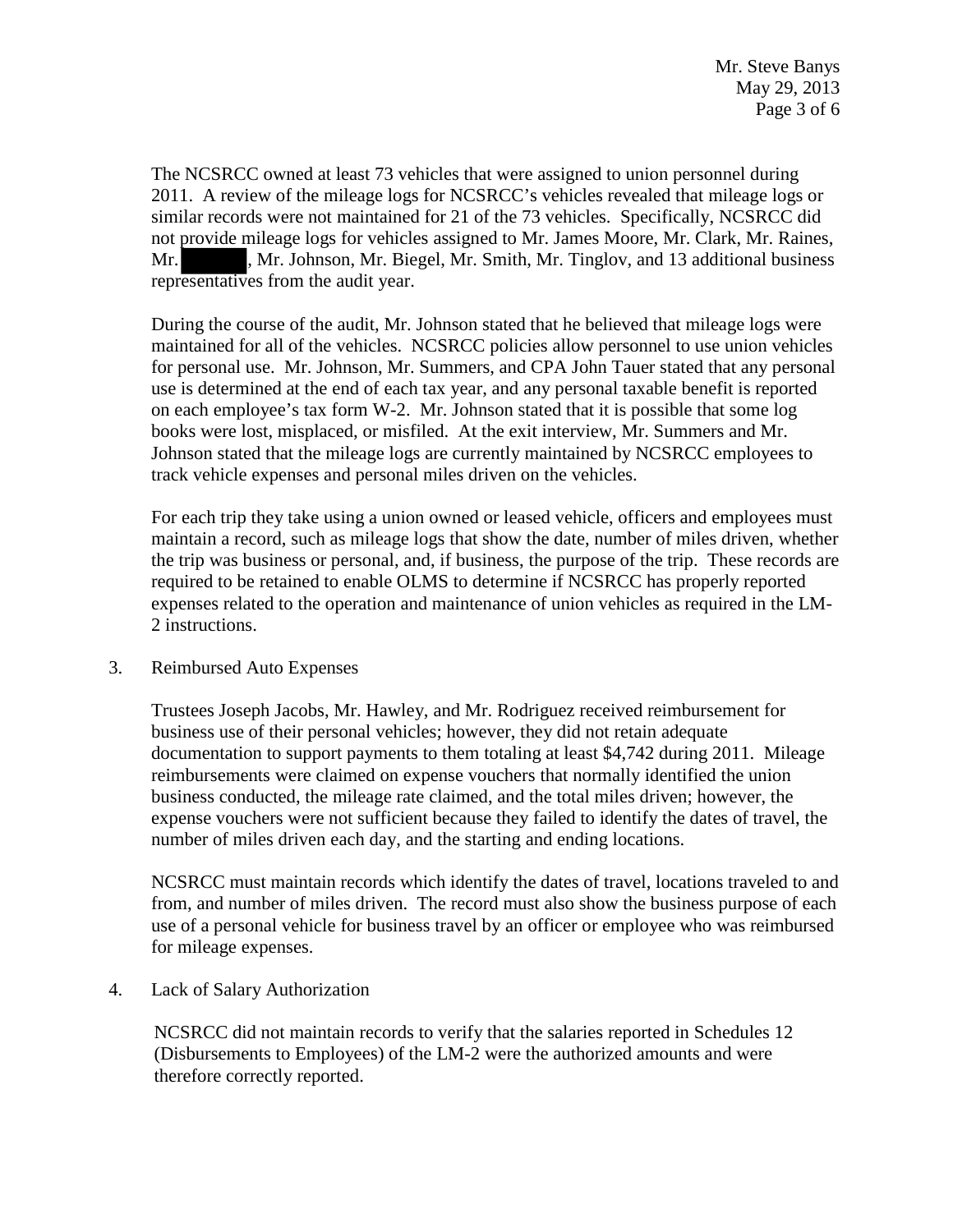The authorized salaries for NCSRCC officers and employees are noted in NCSRCC's bylaws and the two collective bargaining agreements (CBA) for some of the NCSRCC staff; however, during the course of the audit, Mr. Johnson stated that NCSRCC does not have any documentation from the audit year showing the authorized salaries paid to him and several employees whose salaries are not listed in the bylaws or the two CBA.

NCSRCC must keep a record, such as meeting minutes, to show the current salary authorized by the entity or individual with the authority to establish salaries. During the exit interview, Mr. Johnson stated that NCSRCC recently implemented a policy to verify the salaries paid to officers and employees are being paid in the correct amount and that there is proper authorization for all salaries paid to officers and employees. Mr. Johnson and Mr. Summers stated they would provide OLMS with copies of documents detailing the new policies implemented by NCSRCC in October 2012. However, the records have not been received by OLMS as the date of this letter. Please provide copies of these records as soon as possible.

Based on your assurance that NCSRCC will retain adequate documentation in the future, OLMS will take no further enforcement action at this time regarding the above violations.

# Reporting Violation

The audit disclosed a violation of LMRDA Section 201(b), which requires labor organizations to file annual financial reports accurately disclosing their financial condition and operations. The LM-2 filed by NCSRCC for the fiscal year ended June 30, 2011, was deficient in that:

Disbursements to Officers and Employees

NCSRCC erroneously included airfare and lodging expenses charged to union credit cards by officers and employees totaling at least \$216,381 in Column F of Schedule 11 (All Officers and Disbursements to Officers) and Schedule 12 (Disbursements to Employees). A review of an Excel spreadsheet (created by NCSRCC's accountants) that was used to prepare the LM-2 for the audit year and the credit card statements for 15 officers and employees revealed that lodging and airfare expenses charged to union credit cards were included in the total reimbursed expenses reported in Column F of Schedules 11 and 12; however, indirect disbursements for airfare and temporary lodging must be reported in Schedules 15 through 19.

The audit revealed that Mr. James Moore and Mr. incurred at least 71 meal expenses totaling \$4,894.34 at restaurants in the areas near their homes and the union office. In many instances, the records reflect that the meal expenses incurred were incurred with other NCSRCC staff. In the case of these meal expenses, the frequency and regularity of the meetings, and the fact that they take place at a time when the officers and/or employees would otherwise normally be paying for meals themselves, appear to indicate that the meals are more for the personal benefit of the officers rather than necessary for conducting official union business. During the exit interview, Mr. Summers and Mr. Johnson reviewed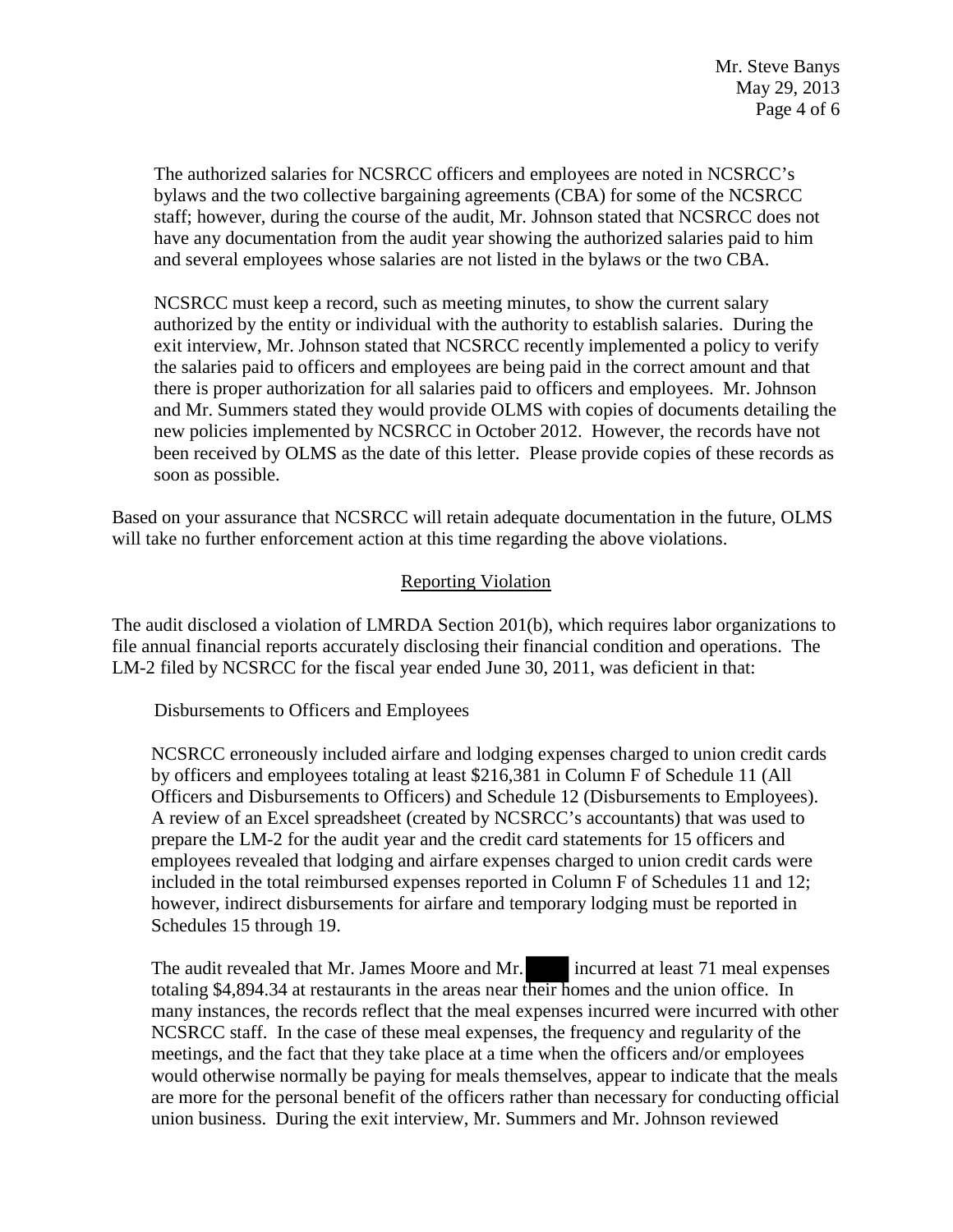information regarding the meal expenses incurred by Mr. Moore and Mr. and were unable to determine whether or not those meals were necessary for conducting union business. Therefore, unless it can be shown that the meals were actually necessary for conducting official union business, such disbursements of the union must be reported in column G of schedules 11 and 12 of the LM-2 rather than in column F, and may be allocated among the officers and employees.

Sections 214.571 through 214.577 of the LMRDA Interpretative Manual provide guidance and examples for reporting direct and indirect disbursements for food and refreshments for officers, employees, general membership gatherings, and for the entertainment of individuals outside the union. Copies of Sections 214.571 through 214.577 of the LMRDA Interpretative Manual were provided to Mr. Johnson and Mr. Summers during the exit interview.

Direct disbursements to officers and employees for reimbursement of expenses they incurred while conducting union business must be reported in Column F of Schedules 11 and 12 (Disbursements for Official Business). In addition, indirect disbursements made to another party (such as a credit card company) for business expenses union personnel incur must be reported in Column F of Schedules 11 and 12. However, indirect disbursements for business expenses union personnel incur for transportation by public carrier (such as an airline) and for temporary lodging expenses while traveling on union business must be reported in Schedules 15 through 19. Any direct or indirect disbursements to union personnel for expenses not necessary for conducting union business must be reported in Column G (Other Disbursements) of Schedules 11 and 12.

I am not requiring that NCSRCC file an amended LM report for 2011 to correct the deficient items, but NCSRCC has agreed to properly report the deficient items on all future reports it files with OLMS.

## Other Issue

Airfare Policy

NCSRCC's policy for airfare expenses from its expense policy dated August 19, 2009 authorizes business representatives and other council employees to fly "coach airline travel;" however, the audit revealed that Mr. James Moore and Mr. collectively took 46 first class flights during 2011 at a cost of \$60,496. Mr. Johnson advised that he recalls seeing a document that authorized Mr. James Moore, Mr. , and their guests to fly first class, and that this was probably approved a number of years ago by the Northern Wisconsin Regional Council of Carpenters (NWRCC). Mr. Summers also recalls a discussion authorizing Mr. James Moore and Mr. to fly first class during a NWRCC meeting, but he does not recall when it occurred. However, the NCSRCC was unable to produce any documentation showing that Mr. James Moore and Mr. were authorized to fly first class.